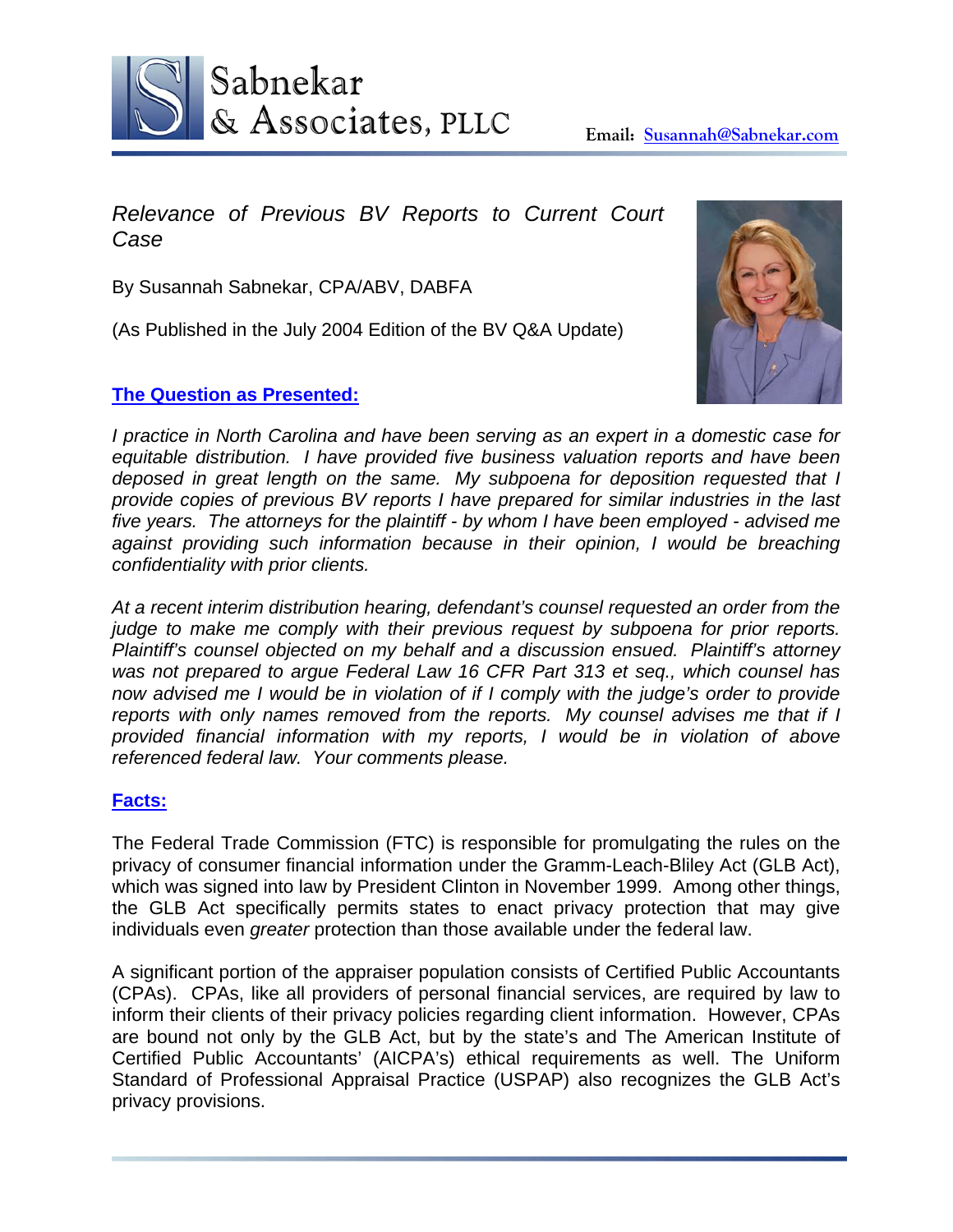

It is our understanding that the FTC has not been asked, nor has it ruled on whether business valuation services are considered subject to the GLB Act. However, it appears very likely that business valuation services are included within the provisions based on the Act's broad application.

There are exceptions and exemptions to the FTC's rules. An important exemption appears to exist in that services that are *not* performed for a client's personal, family, or household purposes are not covered by the FTC rules. However, business valuation services performed for personal estate planning or divorce purposes may be subject to the rules unless they are exempted by other factors. Another relevant factor is whether or not a "customer relationship" exists. A customer relationship may be loosely defined as a continuing relationship with the consumer. It appears defensible that any one-time valuation engagement would be exempt from the Act.

#### **Practice Tip**

I would suggest that appraisers maintain a summary log of specific valuation components for every valuation engagement. At a minimum, this log should report: the industry, growth rate assumed, discount and capitalization rate, minority discount or control premium, marketability discount, valuation approaches and methods used, purpose of the appraisal, intended use, type of report issued, retaining counsel, opposing counsel, and any specific case facts that may be pertinent. This log, similar to the requirements for providing a listing of all cases in which testimony has been given during the past four years, could be produced in response to a request for business valuation reports prepared for similar industries.

#### **The Answer**

I have read Federal Law 16 CFR Part 313 and the GLB Act. Interpretation of the various provisions and their application in the performing of an appraisal requires a legal conclusion.

If you have, in fact, been ordered to provide reports with only the names removed from the valuations, and both you as a professional and your legal counsel believe that the information contained within those reports would place you in violation of the GLB Act, I would produce to the courts or opposing counsel an extremely detailed log as discussed above under the practice tip paragraph.

For CPA's, I would carefully and respectfully explain how CPAs are bound by ethical and confidentiality requirements that can only be waived by our client. I would go on to explain that everything pertinent to the appraisal work completed is set forth within the above-described log. I would also gently try to equate the production of the log to the